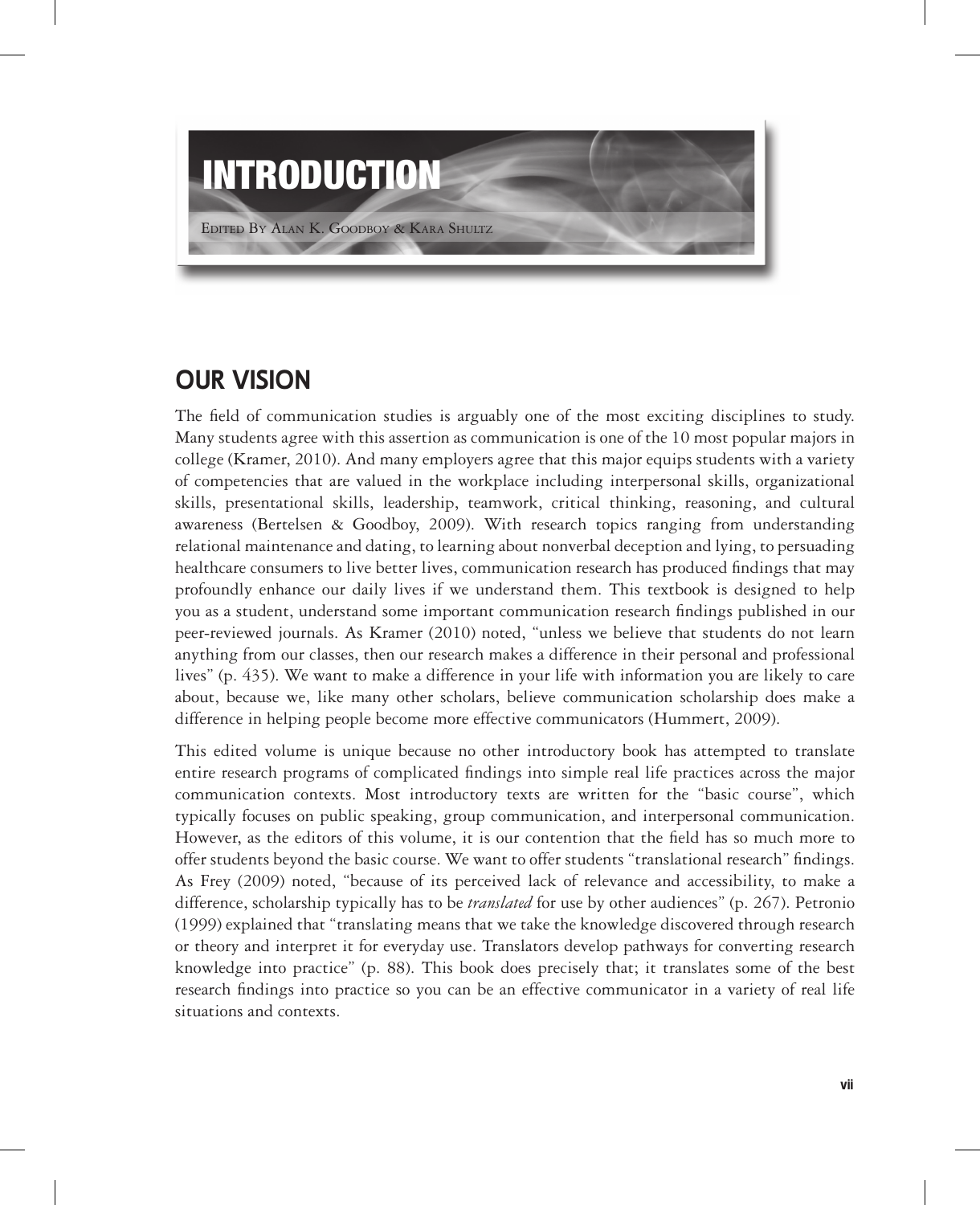We believe that students who are introduced to our field for the first time should leave their introductory course with practical knowledge they can actually use in their daily lives. This perspective is rooted in the tradition of applied communication research. According to Wood (2000), applied communication scholarship adopts a particularly pragmatic focus by insisting on "putting theory and research into the service of practice and, equally, of studying practices to refine theory in order to gain new understandings of how communication functions and how it might function differently, or better" (p. 189). Therefore, this book provides real research findings from published studies that have practical implications, if not direct advice on how to communicate more appropriately and effectively. We do not believe that an introduction to our field should expose students to the hybrid/basic course (although we believe that public speaking, small group communication, and interpersonal communication are still important courses that should be taught separately). Since we know how fun and exciting the field is, we believe that students should be exposed to actual research findings that are directly relevant to them.

We are very fortunate to publish 44 brief mini-chapters that highlight major programs of communication research. And we are even more fortunate to feature chapters from the most published and prolific communication researchers in the field. Literally, every chapter in this book is written by the most *famous* experts who are noteworthy scholars with impressive research agendas. We are proud to say that we have the "all-star team" of communication researchers writing and translating in this book. These scholars have the biggest names in our field and it is an honor to feature their work in one edited volume. No other textbook has such impressive scholars and applied findings for an introductory course. It is our hope, that more universities will adopt our approach of exposing undergraduate students to translational research in the introductory course to orient them with the field, instead of relying on the basic course. Such an approach will leave students with better "take-aways" from an introductory course, show students a good cross-section of the state of the art research that is being conducted, allow students to recognize major programs of research and the prolific scholars who do this research, and ultimately give students practical real life advice grounded in scholarship. For additional information about these ideas, we asked Dr. Sandra Petronio, who was cited earlier in this introduction, to offer a brief history of translational research in the field for those of you who are interested in the origins of the translational movement. This brief history is offered next.

We know that translational communication scholarship can make a difference in your lives if you apply the principles and findings featured in this book. It is also our hope that you enjoy what you learn from this book and find this translational research to be helpful advice that can aid you in the meaningful practice of communication in life.

Cheers!

Alan K. Goodboy West Virginia University

Kara Shultz Bloomsburg University